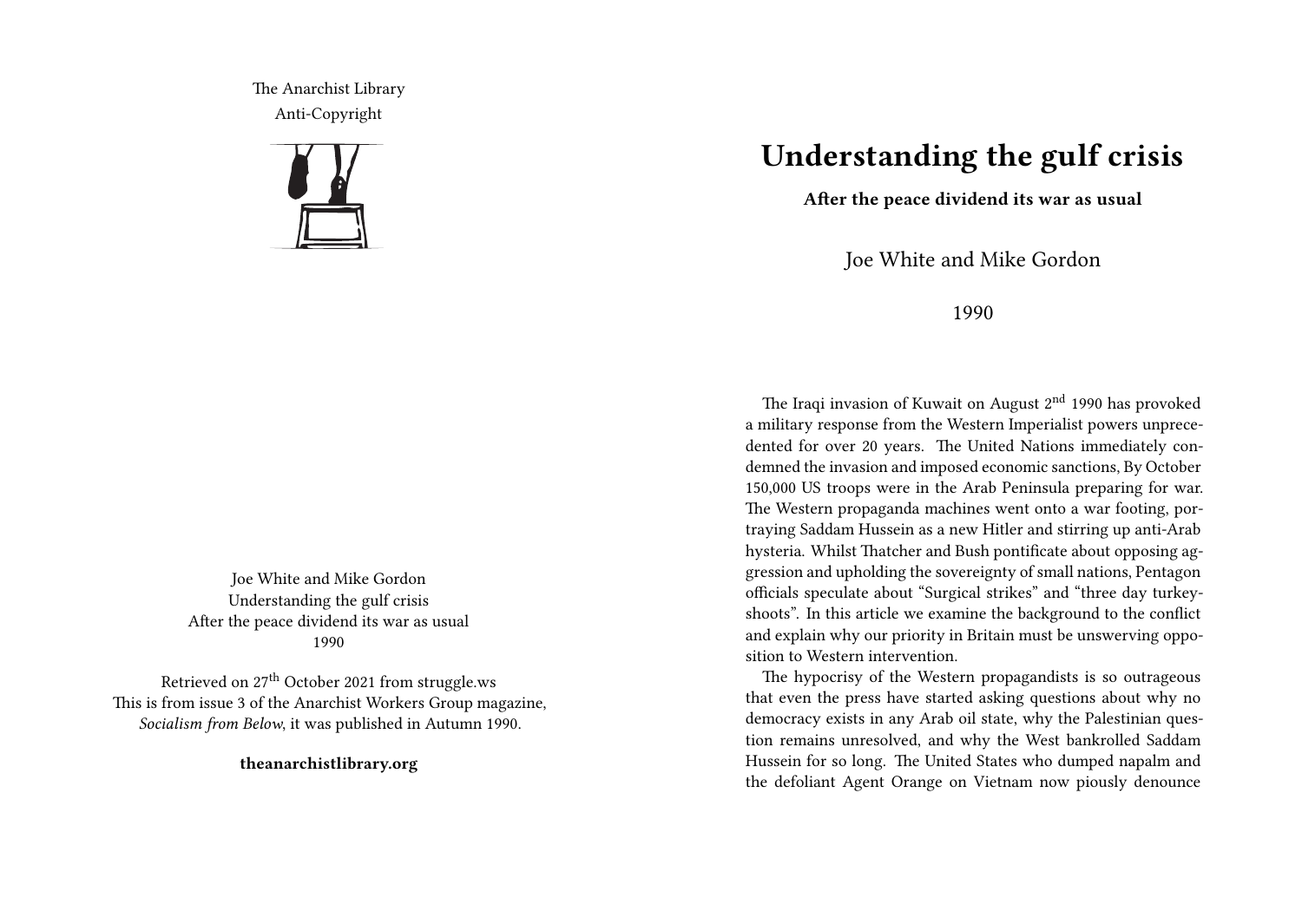Iraq for possessing Western-supplied chemical weapons. Britain likewise has nothing to learn from Saddam about hostage-taking. Britain invented concentration camps in the Boer War; interned all German and Austrian 'aliens' during World War Two, including Jews and anti-Nazi refugees; and throughout the century internment has been used against Irish nationalists. Iraqi nerve gas attacks on Kurdish villages are now being publicised yet the Ozal dictatorship in Turkey, part of the Western NATO alliance, still wages war against its Kurdish minority. Kurds who have sought refuge in Britain have been 'interned' in immigration prisons like Harmondsworth, harassed by the Home Office and refused permission to enter Britain and join families already here.

When it comes to military aggression and propping up dictators the United States of course has no peers. For years Panama's Noriega, to name but one, was on a CIA payroll only to be ousted by the US invasion in February 1990 which claimed 8,000 lives. In Iraq itself the CIA aided the 1963 coup which brought the Ba'athist-led coalition to power in Iraq and fingered thousands of Communists to the regime. The US again gave tacit support to Iraq's invasion of Iran in 1980. Whenever Iran appeared to be getting the better of Iraq during the war the US took Iraq's side to ensure the conflict continued for as long as possible. In 1984 Iraq was removed from the US list of countries sponsoring terrorism and diplomatic links were re-established. Moreover the US provided Iraq with billions of dollars worth of trade credits. As the American magazine Newsweek pointed out:

"Only Mexico received more guaranteed food credits than Iraq. The tremendous Iraqi grain buys created a virtual Iraq lobby among American farmers and corporations who profited from the trade." (Newsweek, 20.8.90)

When an Iraqi Exocet missile hit the USS Stark killing 37 American sailors in May 1987, the US took retaliatory action against Ira-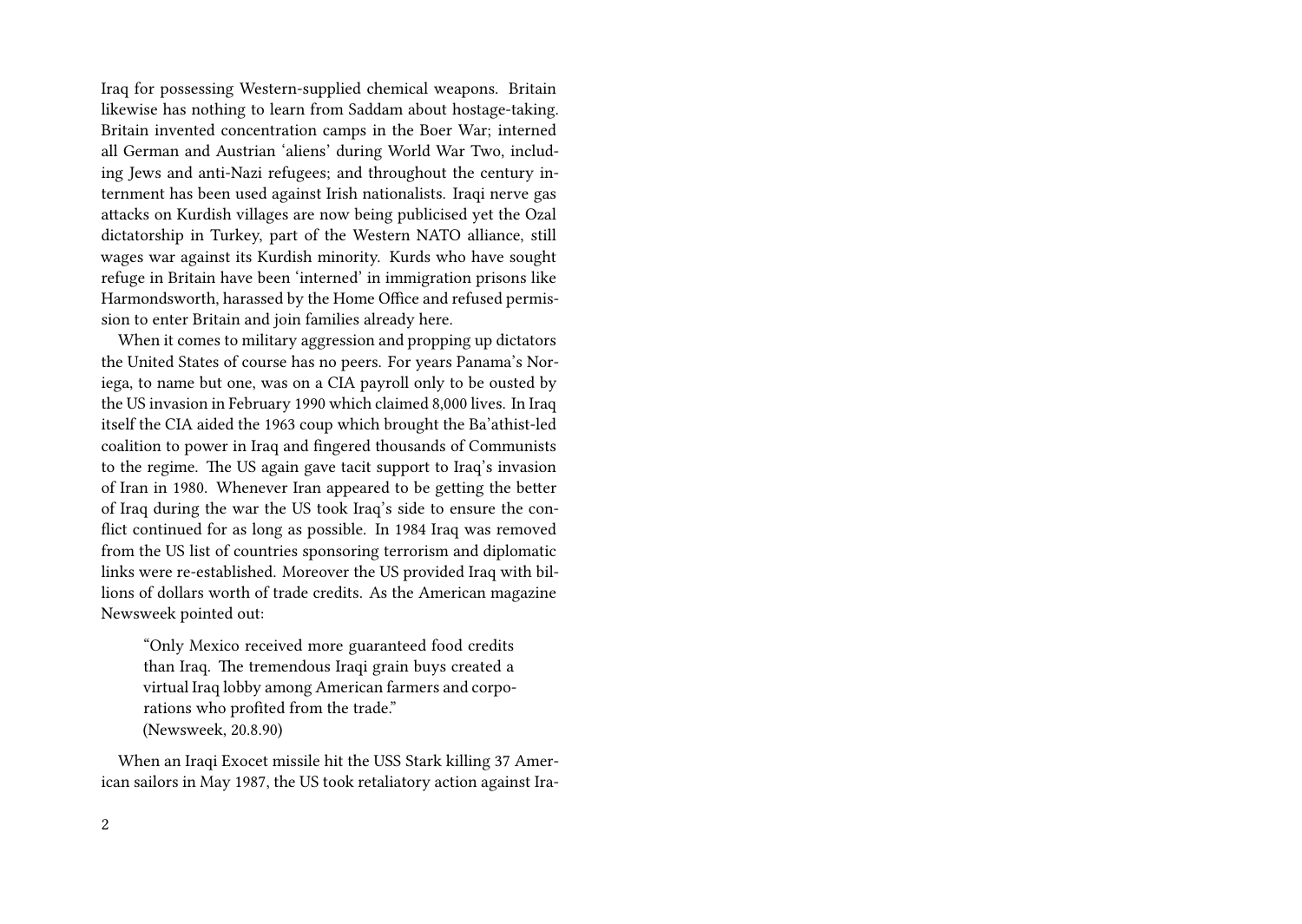nian patrol boats. Britain too had its fingers in the Iraqi pie to the tune of £400 million a year in exports, while French arms sales to Iraq were worth \$16.6 billion. Saddam Hussein, like Noriega and Marcos before him is the latest Western-backed dictator to have fallen foul of his imperialist paymasters.

"Englishman with a hat on your head, we hope you die, tonight, in your bed" (Traditional Kuwaiti street song of the 1920s and 30s)

The modern history of the Middle East is the history of colonial and imperialist interference, of borders being drawn and re drawn by Western powers, and of imperialist engineered coups and military action to ensure hegemony over the region. From 1820 onwards Britain established 'trucial' (i.e. by means of enforced truces or treaties) protectorates in the Arab peninsula to secure its vital trade routes to India. These increased in strategic importance when the Suez Canal was completed in 1869. After the First World War Britain and France carved up the old Ottoman Empire and imposed their rule over Palestine, Transjordan, Syria, Lebanon, and Iraq under a League of Nations mandate. As with the United Nations today, its predecessor provided a facade of neutrality for imperialist self-interest.

"It is quite a mistake to suppose that under the Covenant of the League or any other instrument the gift of mandate rests with the League of Nations. It rests with the Powers who have conquered the territories, which it then falls to them to distribute" (Lord Curzon, British Foreign Secretary, June 1920 quoted in G.E. Kirk: A Short History of the Middle East, p. 36)

Large scale oil production began in the Gulf during the 1930s, and as oil became more important to the Western economies so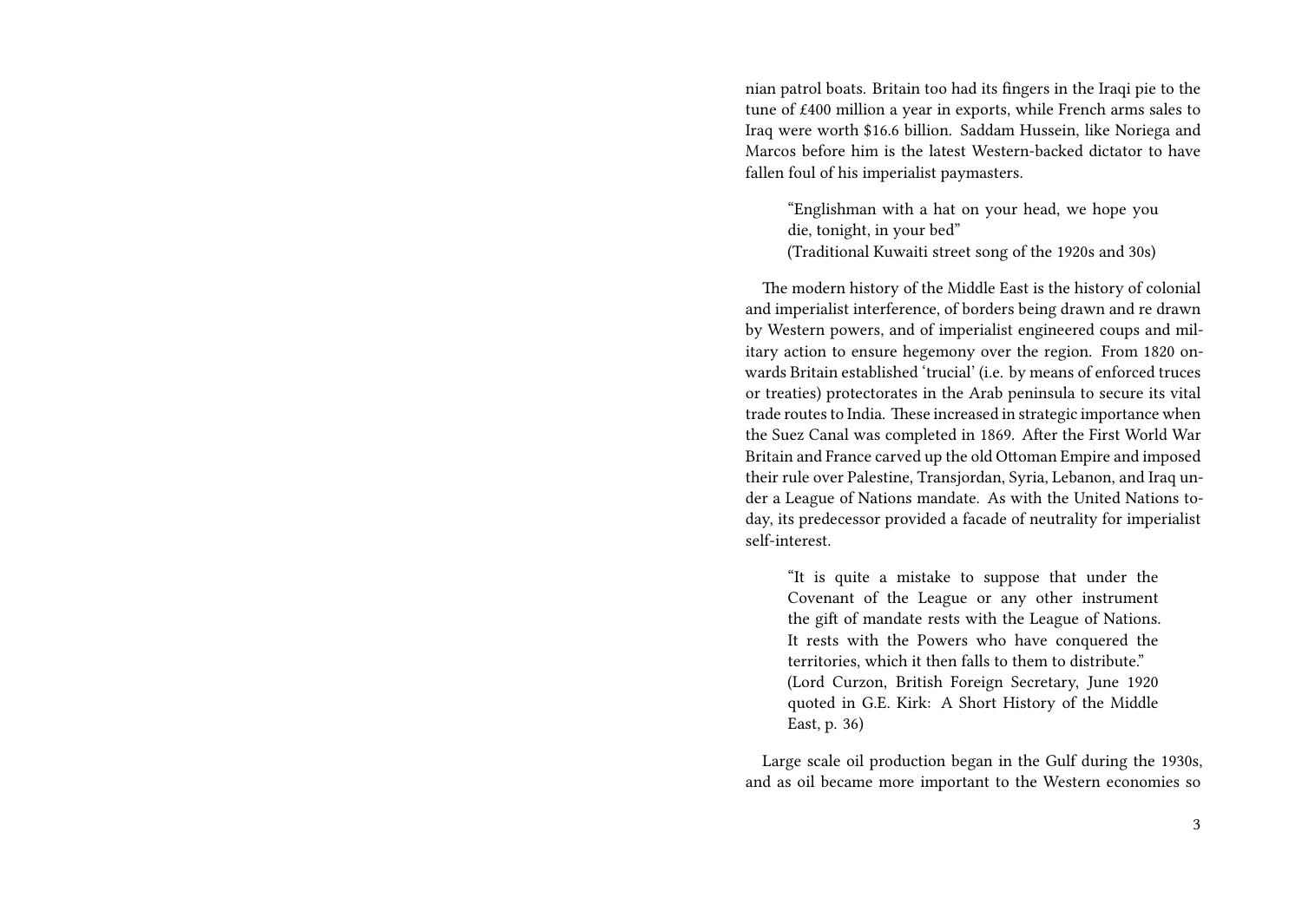too did the strategic importance of the oil rich Middle East. After the 2nd World War the US emerged as the leading imperialist power and also the dominant force in the Middle East. This hegemony was achieved by the creation of the US-backed artificial state of Israel which served as a regional policeman in the area; by the domination of US oil companies such as the conglomerate Arabian American Oil Company (ARAMCO); and through financial and military aid to client regimes such as Saudi Arabia. The present political setup in the Middle East was fashioned by imperialism and is to this day guaranteed by imperialism. Thus whenever the Western powers have perceived a threat to their interests they have responded with force. In 1951 Iran nationalised its oil fields. In retaliation the Anglo-Persian Oil Company (the fore-runner of BP) initiated a British trade embargo against Iran and in 1953 the CIA staged a coup to topple the regime. In 1956 Britain, France and Israel invaded Egypt after Nasser had nationalised the Suez Canal. US opposition eventually forced their withdrawal.

Britain frequently deposed and installed sheikhs in the various gulf stateless to ensure the subjugation of its clients. However in the late 1950s and throughout the 1960s Britain faced a wave of nationalist uprisings which proved more formidable than previously. In 1957 there was a major uprising in the Sultanate of Oman. Britain responded by launching RAF bomb attacks on villages and irrigation works. Between 1963 and 1967 British forces fought a guerrilla war with the South Yemeni National Liberation Front. British warfare methods were once again ruthless. There was detention and torture in purpose-built interrogation centres and terrorist bomb attacks on civilian largess and crops. However, Britain was decisively defeated and had to abandon its strategic Port of Aden. In 1971 Britain was finally forced to yield its remaining protectorates, give up its last military bases and pull all its troops out of the Gulf. As with de colonisation in Africa the withdrawal of direct political rule or 'protection' left intact the economic domination of Western banks and corporations. The present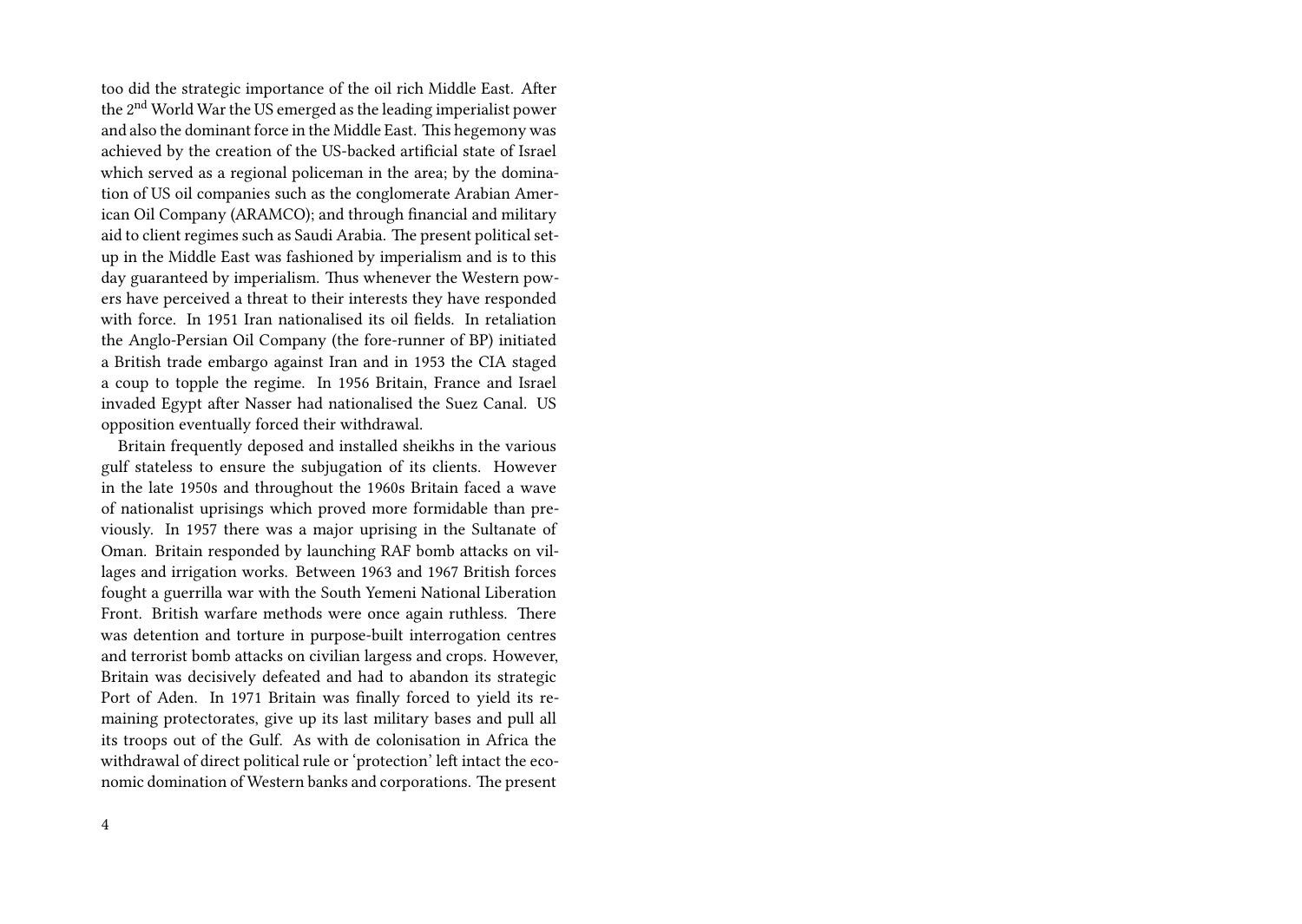local ruling classes but invariably against their imperialist backers. So, for Middle East workers, the enemy is at home and abroad. Thus, the class struggle is inseparable from the anti-imperialist struggle. This does not mean that if we are for the defeat of the imperialist forces then we would give any political support to the reactionary Ba'athist regime. Saddam Hussein has indeed tapped the considerable anti imperialist sentiment throughout the Middle East. There have been mass demonstrations and tens of thousands volunteering to fight in defence of Iraq.

Nonetheless, it does not follow that Saddam Hussein is temporarily on our side and workers should suspend their struggles to defend (sic) Iraq. Saddam is by no means an anti-imperialist despite his rhetoric. He has proved willing to collaborate with imperialism in the past and cannot be trusted with Ieading an anti-imperialist struggle. The best defence against imperialism is for the working class of the region to assert their own interests. This means ousting all the Emirs, Sheikhs and dictators who rule over them. It means making a break with pan-Arabism and Islamic Fundamentalism in favour of working class internationalism. And it also means waging a revolutionary war to end the century and a half of Western military and economic interference in the Middle East. Our task in the West is to assist the creation of such a movement by undermining the ability of our own rulers to conduct any form of intervention in the Gulf.

Gulf conflict shows that the West is still prepared to protect its strategic interests in the region by force of arms.

The socio-economic nature of the Middle Eastern states reflects imperialism's need for a cheap and stable oil supply. The Gulf states are rentier economies administered by semi-feudal royal families. A rentier state derives its income not from production, but externally, from rent or revenue paid for its natural resources. Thus there is no significant independent bourgeoisie and revenue accrues directly to the state. Oil revenues which constitute the 'rent' paid to the Gulf statelets represents over 90% of their budget revenues and over 95% of their exports. The native citizens are in effect privileged rentier castes who enjoy social provision paid for not out of taxation but directly out of oil revenues. Below the citizens are large armies of migrant Asian and Arab guest workers who enjoy none of the social privileges of the citizens.

Kuwait is an ideal example of a rentier statelet. Britain drew its borders and ruled Kuwait until 1961 when it granted formal independence under the absolute rule of the pro-Western al-Sabah family. Kuwait was the leading poll-war Gulf oil producer until 1966 and as a result its citizens enjoy the highest per-capita incomes of any country in the world. The majority of the population however are not citizens but guest workers who comprise 85% of the workforce. While Kuwaiti citizens pay no income tax and receive free education, healthcare, social services and cheap petrol, the guest workers by contrast have to pay. Unlike the other oil sheikhdoms Kuwait even had, until 1986, a rubber-stamp Parliament; though only 60,000 propertied male Kuwaiti citizens, comprising 4% of the population were allowed to vote. In the final analysis, Kuwait's independence is not guaranteed by its Western-equipped and trained army but by the imperialist powers themselves.

The modern history of the Middle East is the history of colonial and imperialist interference, of borders being drawn and re drawn by western powers, and of imperialist coups and military action to ensure hegemony over the region.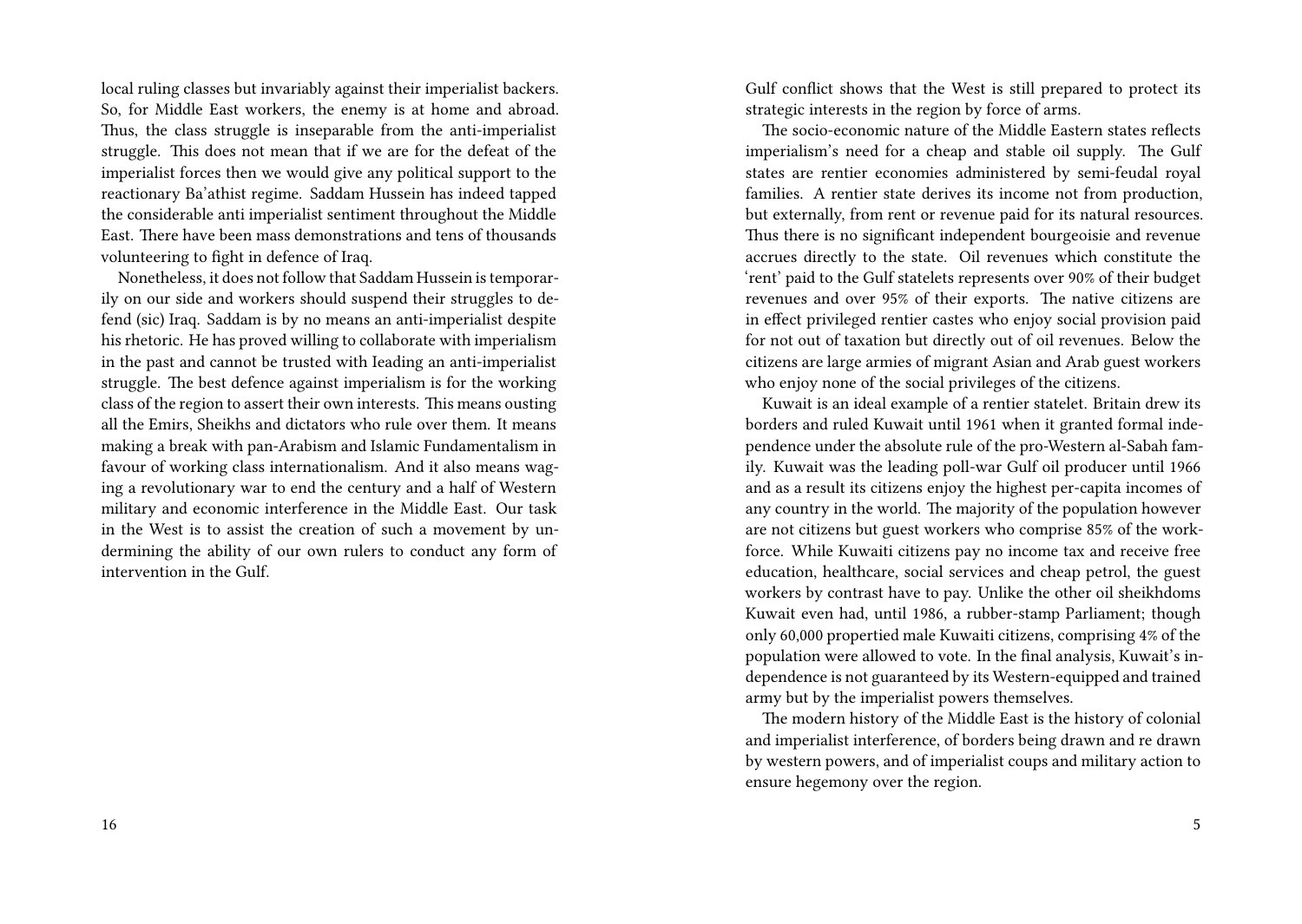Countries like Iraq, Syria and Egypt, which are run by nationalist dictatorships, are independent capitalist states. They have enjoyed relative independence from the orbit of US imperialism in the past due to large amounts of Soviet aid. The USSR was Iraq's biggest arms supplier, and even after the annexation of Kuwait, there were still Soviet military advisers in Baghdad. Unlike the Gulf emirates, these larger Arab nations have proved much more difficult for the West to control due to their relatively large and rebellious populations. Western policy is to play one Arab state off against another to ensure that no single nation becomes dominant in the region. To its cost, the US found the danger of sponsoring regional superpowers when the pro Western Shah of Iran was overthrown in 1979. Thus, as Iraq discovered, as soon as the Gulf War ended the credit dried up. Although Iraq does have some non-oil industrial production and an agricultural sector, oil revenues provide the country with most of its income. Oil constitutes 97% of its exports; manufactured goods comprise only 10% of its economic output; and after oil, its second most important export is dates. Thus, while the Iraqi regime is not simply a puppet regime of the West, it is still economically dependant on imperialism for its income (i.e.. oil revenues). Thus we can characterise Iraq as a neo-colony which as we shall see has important implications when we formulate our position on the present conflict.

Western propaganda compares Iraq annexation of Kuwait with Hitler's expansionism. The two are incomparable. Germany in the 1930's was a major imperialist power. Iraq in 1990 is still an impoverished Third World nation which does not export capital, only raw materials. At the end of the Gulf War Iraq found itself with an 580 billion foreign debt and a million strong army to maintain at a cost of \$10 billion a year. In order to restore oil production to pre-war levels, to reconstruct its war-shattered economy and feed its 18 million people Iraq needed external help, However, Western loans were not forthcoming due to Iraq's record of payment default and its oil revenue was not even sufficient to pay for its masses of the Middle East that any threat to imperialism's client states in the region may also be met with Western intervention. This would objectively be a set-back to the Kurdish and Palestinian struggles for self determination, and to the prospects for a working class revolution.

Secondly, the authority of the US to intervene in other region conflicts would receive a major boost. The US capacity for military intervention was severely impaired as a result of the Vietnam experience. Washington was effectively forced to spectate as two important clients, the Shah of Iran and the Nicaraguan dictator Somoza succumbed to revolutions in 1979.

Finally, victory for the Western forces would strengthen the ability of our bosses to use nationalism to derail working class struggles. In Britain racism, aimed particularly against Arabs and Asians, will undoubtedly intensify. Already there has been an arson attack on a Birmingham mosque named after Saddam Hussein. Faced with this choice (a Falklands factor or a post-Vietnam complex) our primary concern in Britain must therefore be the defeat of the imperialist forces.

The slogans which the Anarchist Workers Group has taken up are based on the tactical consideration that for the British working class the main enemy is not Saddam Hussein, but our own ruling class. If Iraq is attacked, then we would defend it because it is a neo colony in conflict with imperialism not because there is anything progressive about the Ba'athist regime. As revolutionaries in an imperialist heartland, our foremost task is to win the withdrawal of working class support for the West's war aims. Thus we are for workers' non-co-operation with economic sanctions and industrial action for the political end of sabotaging the war machine.

In the Middle East our tactics would change their emphasis, reflecting the different situation. When the original invasion of Kuwait look place we would have urged workers to support neither side. However, Western intervention showed that the class struggle in the Middle East must be waged not only against the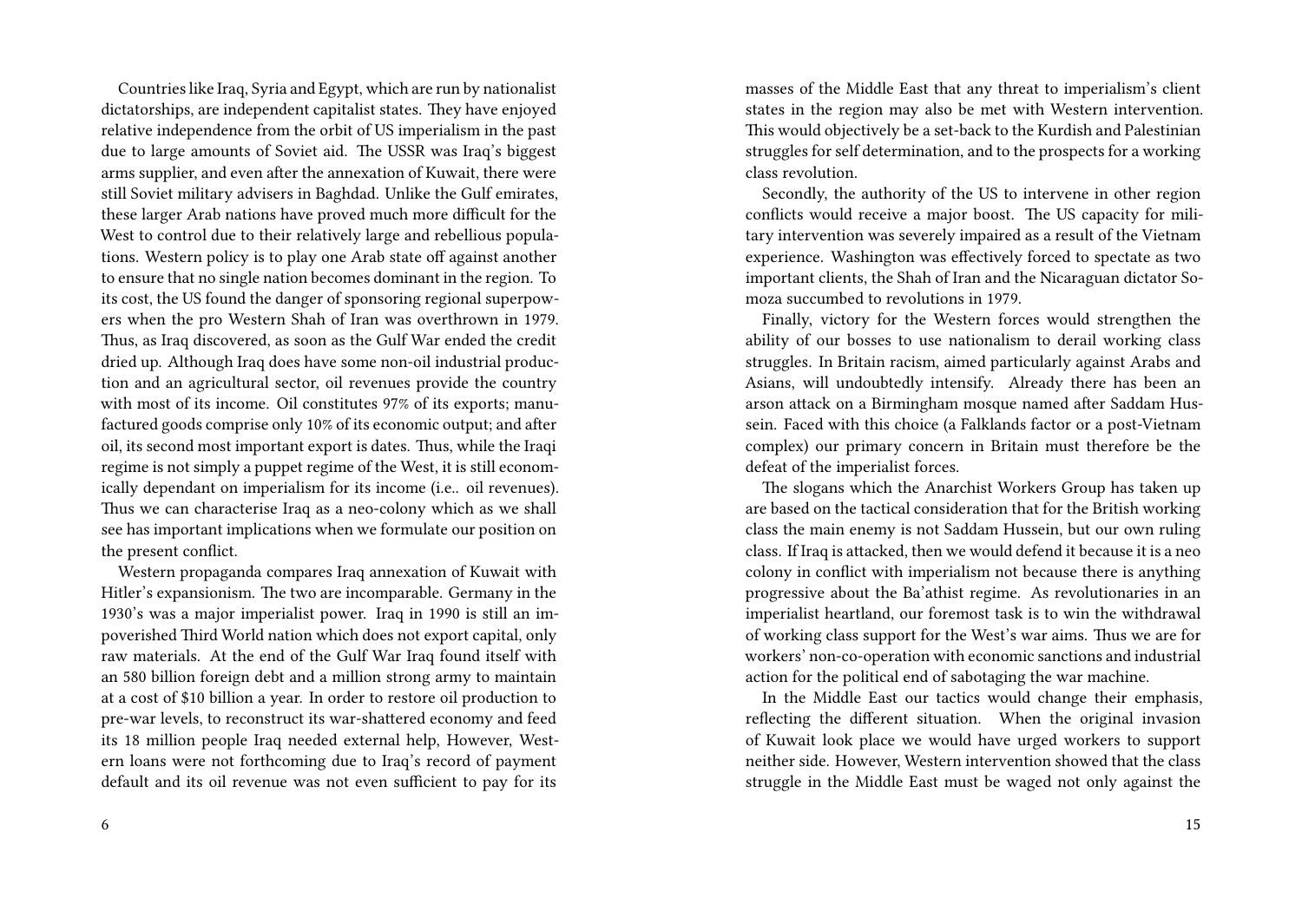by accommodating to it but by confronting it head-on. In reality the only people who have made up the numbers on all the various anti-war marches so far have been the forces of the Trotskyist and revolutionary left. This indicates both the difficulty of building a genuine anti-imperialist current within the British working class and the political void which now exists between the Kinnockite 'new realists" and the small forces of the revolutionary left.

The Anarchist Workers Group stands alone on the libertarian left for concentrating our fire on Western imperialism. Most anarchist groups, inspired by either pacifist or left communist ideas, have refused to take sides and instead raised the slogan 'No War But The Class War!'. Although superficially radical, this position falls into the trap of taking slogans out of their political and historical context and repeating them abstractly, irrespective of the specific situation. Thus, 'No War But The Class War!' was appropriate for an inter-imperialist conflict such as the First World War, but when applied to a conflict between the leading imperialist powers on the one hand and a bankrupt, debt-ridden Third World nation on the other, this position has reactionary implications.

The 'plague on both your houses' approach is based on an assessment that there is no essential difference between Iraq and the US-led imperialist forces. This unwittingly makes a major concession to Western propaganda which also asserts that there is no real difference between the imperialist expansion of Nazi Germany and the military aggression of neo-colonial Iraq. A second problematic implication of the ultra-left position is that it fails to distinguish between a victory and a defeat for Western imperialism, both being equally bad. But a victory for the West would have a number of important consequences.

Firstly, US domination of the Middle East would be strengthened possibly with a new permanent military base in the Gulf. Such a victory would have been achieved at the expense of the Iraqi people, soldiers and civilians alike, who would pay in blood. This would send a clear message to all the oppressed and exploited

vital food and engineering goods imports (Iraq imports 80% of its food). Iraqi foreign assets are nearly exhausted and are estimated to be \$3.5 billion. In 1989 oil revenue only brought in \$16 billion while Iraq paid out \$19 billion for imports and a further \$1 billion was funnelled out of the country via guest workers. This left a \$4 billion balance of trade defecits. Unsurprisingly. Iraq was one of the 'hawks' in the OPEC cartel who wanted to hike up the price of oil. Kuwait by contrast was an OPEC 'dove', exceeding its production quota and helping to keep oil prices down. Saddam Hussein clearly hoped to exploit the hatred fell for the billionaire 'Emirs of oil' in order to divert attention away from a chronic internal crisis. At a stroke, annexation gave Iraq control over 20% of the world's proven oil reserves and cancelled out its \$15 billion war debts owed to Kuwait. Revelations which have received wide media coverage in the United States, though nor in Britain, show that the US Ambassador in Baghdad was fully aware of Iraq problems and intentions but provided no warning of US opposition. In a meeting with Saddam Hussein four days before the invasion the Ambassador. April Glaspie, told the Iraqi leader:

"we have no opinion on the Arab — Arab conflicts like your border disagreements with Kuwait." (The Guardian, 12.9.90)

This indicates that sections on the US Establishment either consciously engineered the crisis, or at the very least did nothing to discourage an invasion. As we shall see, there is even a case for arguing that if the Gulf crisis didn't exist, the US would have had to invent it.

The reason for imperialist concern has little to do with 'democratic principles' and far more to do with ensuring that nothing upsets the supply of cheap oil from the region. The net effect has been to shatter liberal dreams of a 'peace dividend' and give us a glimpse of the emerging epoch of regional conflicts.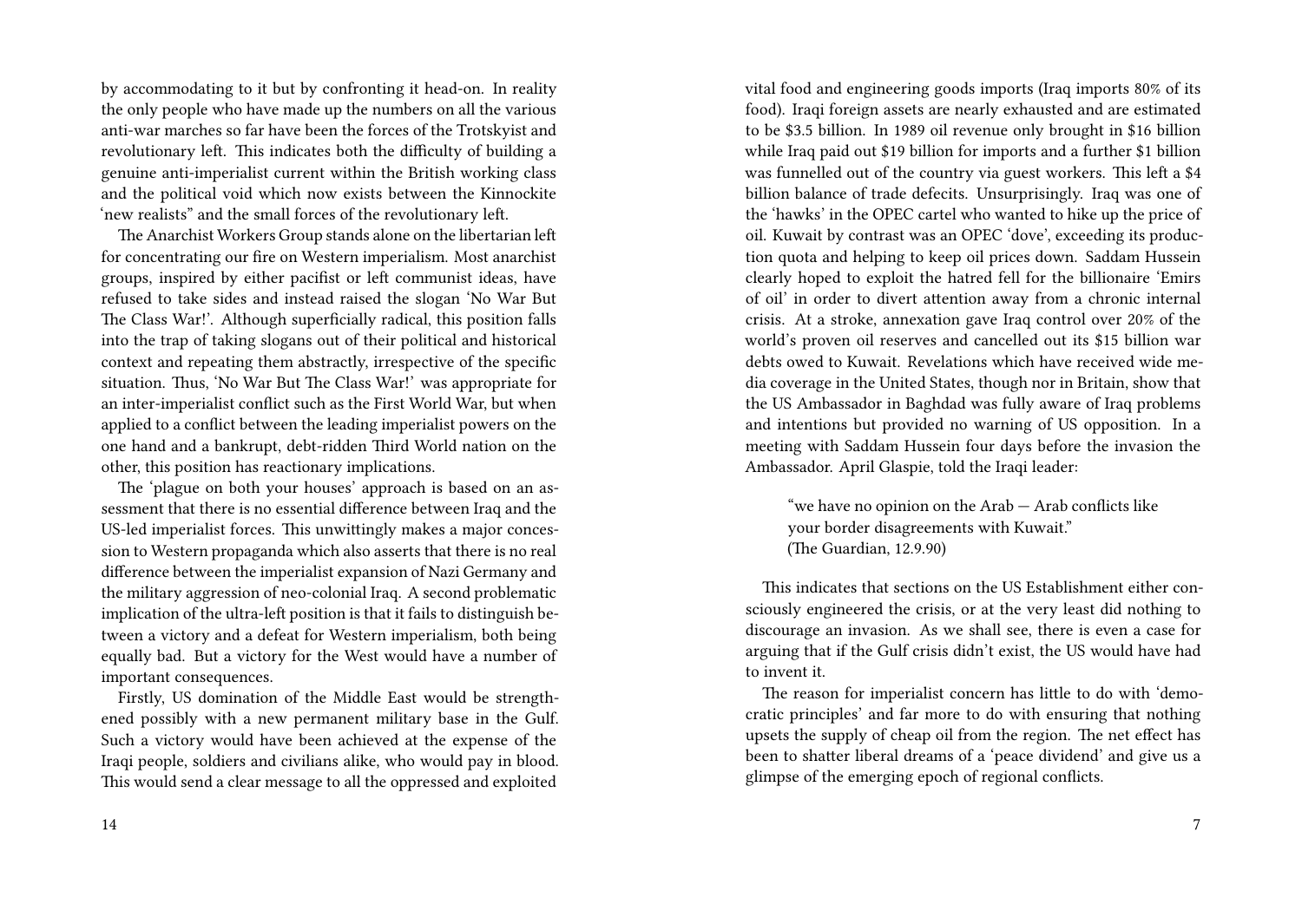Oil explains the immense strategic importance of the Middle East which has 56% of the world's proven reserves. As one US official explained:

"We need oil .Its nice to talk about standing up for freedom, but Kuwait and Saudi Arabia are not exactly democracies and if their principal export were oranges, a mid-level State Department official would have issued a statement and we would have closed down Washington for August." (Time magazine, 20.8.90)

Faced with this choice; a Falklands Factor or a Post- Vietnam complex our primary concern in Britain must therefore be the defeat of the imperialist forces.

This latest threat to the stability of the oil supply has caused jitters in the world financial markets. This says far more about the underlying recessionary trends in the Western economies than it does about the actual power of Arab oil producers. In Britain, inflation topped 1O% in the Autumn, compared to the European average of 4–5%, while interest rates remain high (over 14% in October). The US economy is on the brink of a recession. Growth has slowed down, corporate profits fell 12% in the first 6 months of 1990 and unemployment is rising. The recent Federal bail-out of the Savings and Loans industry which is likely to cost the government \$500 billion underlines the fragility of the economy. Economic analysts are openly discussing the return of stagflation: the combination of recession and high inflation. By waging war against Iraq, Bush may be able to blame Saddam Hussein for the coming recession. However, war in the Middle East would cause oil prices to soar and precipitate stagflation. Obviously the US is prepared to risk escalating its economic problems and wage a war it can scarcely afford to finance, because what is at stake is the struggle for hegemony in a new imperialist redivision of the globe.

without imperialist consensus it is toothless. Where the UN has acted it has merely served as a flag of convenience for imperialist interests. The UN backed the US war in Korea largely due to the fact that the Soviet Union was boycotting it and China was excluded from it at the time. Even then the UN exercised little control over the direction of the war as a former UN Information Officer explained:

"…we had no control or prior knowledge of press statements. All were issued by the Pentagon or General McArthur…including the politically explosive suggestion that he might consider moving against mainland China. "

(G.I.Smith, The Guardian, letters 29.8.90)

By and large the US has bypassed the UN and pursued its interventionist policies with impunity. For example the deployment of troops to Vietnam was never referred to the UN. The limitations of the UN were once again exposed in 1982 when the US used its veto to prevent the passage of resolutions against Israel's invasion of the Lebanon. In the present Gulf conflict to demand a UN solution therefore is to invite the exploiters and oppressors who dominate it to assert their interests.

In practise there is little to choose between starving Iraq and crippling its economy through UN sanctions on the one hand, or bombing it back to the Stone Age on the other. Both positions accept the right of the imperialists to continue their domination and exploitation of the Middle East. Furthermore by appealing to pacifism the left is simply looking for demonstration-fodder in the insignificant rump of the early-80s peace movement. Pacifism enjoys no mass working class support as is testified by the lack of workers opposition to the 21 year war in Ireland and the 1982 Malvinas/Falklands War. The real problem is nationalism: the idea that workers and bosses have something in common, and this cannot be challenged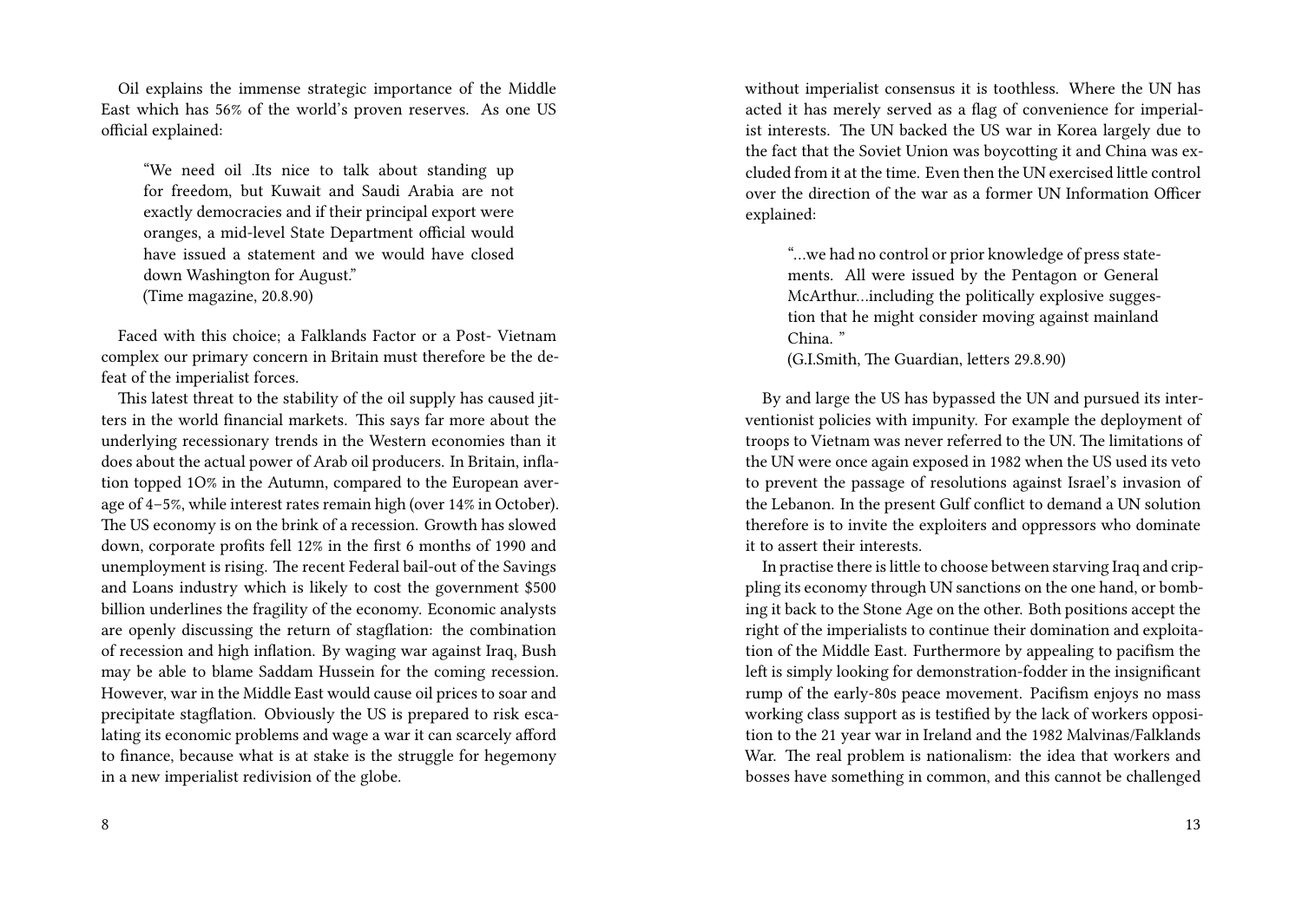In Britain there has been unanimity on both sides of the House of Commons. Labour Party conference overwhelmingly endorsed a unilateral military strike by Western forces outside UN auspices. Indeed when former Tory Prime Minister Edward Heath expressed his preference for a peaceful solution it was Labour's shadow Foreign Secretary Gerald Kaufman who was first to condemn Heath for being "irresponsible". Neil Kinnock, eager to portray himself as a statesman lit to administer imperialism's interests, has been indistinguishable from the Tories on the issue:

"Saddam Hussein has challenged the whole of the world community. His defeat must he a victory for the whole of the world community." (Speech to the TUC, 4.9.90)

The consensus that Iraq must be punished extends well beyond Kinnock and embraces the anti-war left led by Tony Benn, CND, the Green Party and the Communist Party. Their Committee to Stop the War in the Gulf supports imperialist interference in the form of UN economic sanctions and concedes the right of Western troops to enforce those sanctions. The Morning Star perfectly articulated this 'left' imperialist position:

"…the establishment of a properly constituted UN force under UN control. This should be the key demand raised by the left and the entire peace movement in Britain… At this moment, it is important to put all efforts into this demand and not to be side-tracked by calls for withdrawal of US forces." (Morning Star, 21.8.90)

The left have long cultivated illusions in the United Nations, particularly by demanding UN sanctions against oppressive regimes such as South Africa and Israel. But the UN has never acted to prevent US aggression in Latin America or South-East Asia because As one senior White House official put it:

"The real significance of this crisis is that it is going to define the post-Cold War world." (Time magazine, 20.8.90)

Significantly, only Britain out of all the imperialist nations has responded with as much belligerence as the USA, demonstrating its decline within Europe to the status of a secondary economic power. Whilst Germany, Japan and the other EEC nations have supported sanctions due to their own dependence on the Gulf oil supply, they have been far more lukewarm in supporting the USled war drive. Bush and Thatcher's insistence that the imperialist forces don't need UN backing for a military strike against Iraq further underlines the contradictions within the anti-Iraq imperialist alliance. Now that the Stalinist regimes of Eastern Europe have collapsed and the Cold War has ended, the world is once again up for grabs, and US leadership of the west is under threat. The US knows that it is only a matter of time before the increasingly powerful Japanese and German economies are equipped with full military capabilities. Thus the US is staking its claim early and asserting itself in the role of world policeman in regional conflicts. As Will Hutton, writing in The Guardian, explained about US foreign policy:

"It is happy for them (the Japanese) to be the regional power in East Asia and to recycle dollar surpluses. And it puts pressure on them to 'burden-share'. But the Americans would not want a Japanese battle fleet sailing up the Gulf insisting …that it would remain under Japanese command. Burden-sharing is fine, as long as it is under American leadership." (The Guardian, 14.8.90)

Now that Iraq controls almost as much oil production as Saudi Arabia the Western propagandists have resurrected the spectre of